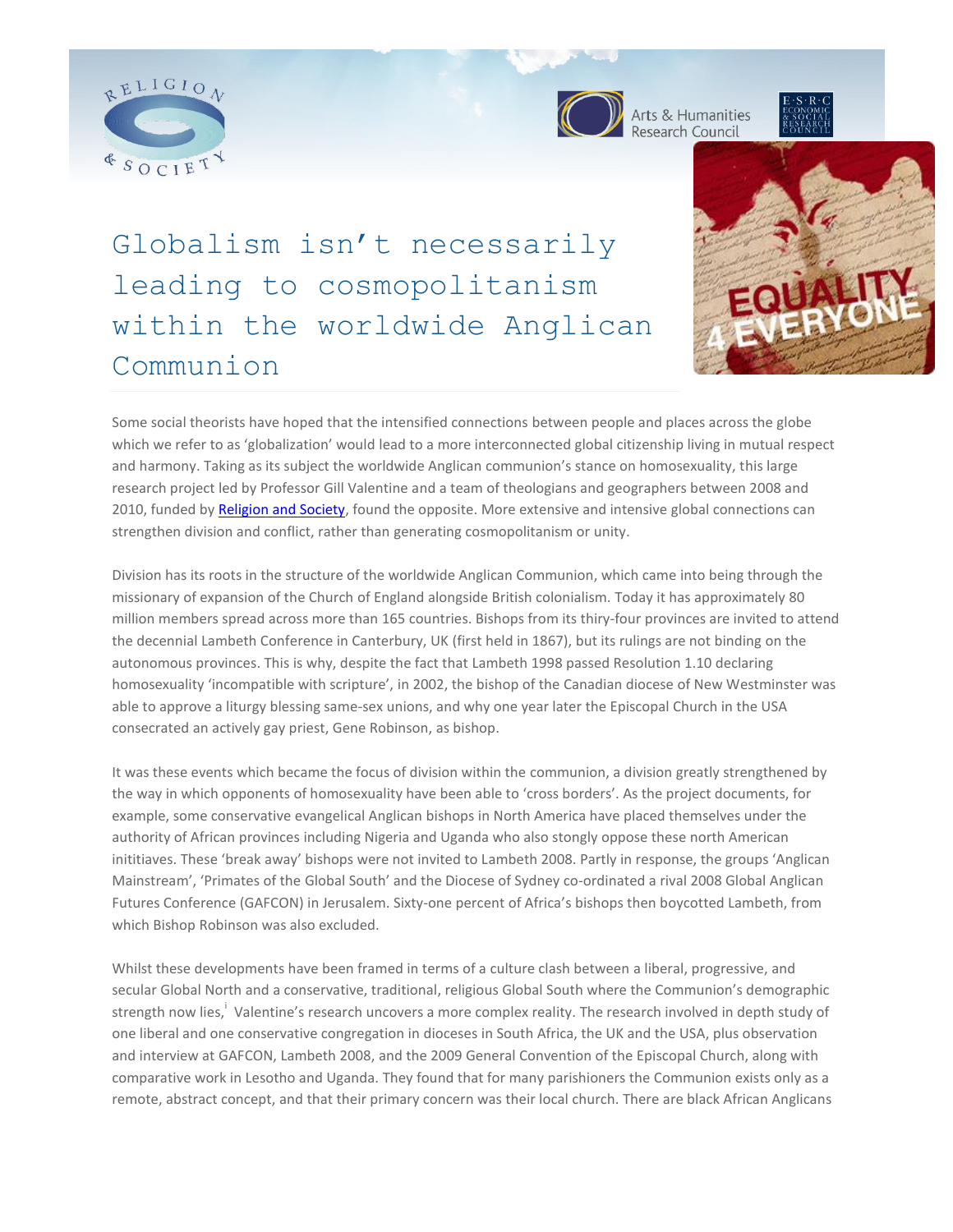



Arts & Humanities<br>Research Council



who are openly gay and gay-rights supporters. The Church of Southern Africa's stance is relatively liberal, as is South Africa's constitution. (Nevertheless, many had heard of Gene Robinson, and one South African clergyman commented that the actions of members of the Communion on the other side of the world had made the position of his church more difficult in a township where other churches expressly admonish homosexuality, in keeping with the prevailing social norm.) Provinces in Oceania and Asia seem even less invested in the dispute. What fuels the dispute then are actively-mobilised connections between interest groups in North America, the UK and Africa opposed to the 'liberalisation' of the Church. Division is intensified by the way that both sides try to use the media, which often simplifies the issues and emphasises conflict. Voices on each side accuse the other of neo-colonialism through use of funding and attempted imposition of beliefs.

Thus shifting issue-based alliances within the worldwide Anglican Communion, made possible by improved global linkases, seem to be deepening rather than dissolving division. People on both sides of the debate are forging international networks based upon shared values. At the moment both sides wish to uphold the global Communion, but chiefly in order to educate the other side in the error of their ways. Each side has a rhetoric which mixes universalism and cultural relativism: the Bible is unerring and human rights are a form of Western cultural imperialism; Biblical interpretation is contextual but homosexuality is natural and homophobia is absolutely wrong. For the unity of the worldwide Anglican Communion, globalisation is proving a very mixed blessing.

## Find out more...

- Listen to interviews with project Principal Investigator Gill Valentine and Co-Investigator Kevin Ward: [http://www.religionandsociety.org.uk/publications/podcasts/show/gill\\_valentine\\_short\\_version\\_oct\\_200](http://www.religionandsociety.org.uk/publications/podcasts/show/gill_valentine_short_version_oct_2009) [9](http://www.religionandsociety.org.uk/publications/podcasts/show/gill_valentine_short_version_oct_2009)
- Visit the project's website: <http://www.geog.leeds.ac.uk/research/groups/faithnetwork>
- Access articles published from the research: Sadgrove, J., Vanderbeck, R.M., Ward, K., Valentine, G. and Andersson, J. (2010) 'Constructing the boundaries of Anglican orthodoxy: an analysis of the Global Anglican Future Conference (GAFCON).', *Religion*, 40: 193-206.
- Vanderbeck, R.M., Valentine, G., Ward, K., Sadgrove, J. and Andersson, J. (2010) 'The meanings of communion: Anglican identities, the sexuality debates, and Christian relationality.', *Sociological Research Online*. 15(2). [\[http://www.socresonline.org.uk/15/2/3.html\]](http://www.socresonline.org.uk/15/2/3.html)
- Ward, Kevin (2009) 'The Empire Fights Back: the invention of African Anglicanism.' In Adogame, A., Gerloff, R. and Hock, K. (eds.) *Christianity in Africa and the African Diaspora: the Appropriation of a Scattered Heritage*. Continuum, pp.86-96.
- Valentine, G., Vanderbeck, R.M., Ward, K., Sadgrove, J., and Andersson, J. (2010) 'Emplacements: the event as a prism for exploring intersectionality, a case study of Lambeth Conference (2008). Conference.' *Sociology*, 44(5): 925-943.
- Vanderbeck, R.M., Andersson, J., Valentine, G., Sadgrove, J., and Ward, K. (2011) 'Sexuality, activism, and witness in the Anglican Communion: the 2008 Lambeth Conference of Anglican Bishops.', *Annals of the Association of American Geographers*, 101(3): 670-689. [http://www.tandfonline.com/doi/abs/10.1080/00045608.2011.561105.](http://www.tandfonline.com/doi/abs/10.1080/00045608.2011.561105)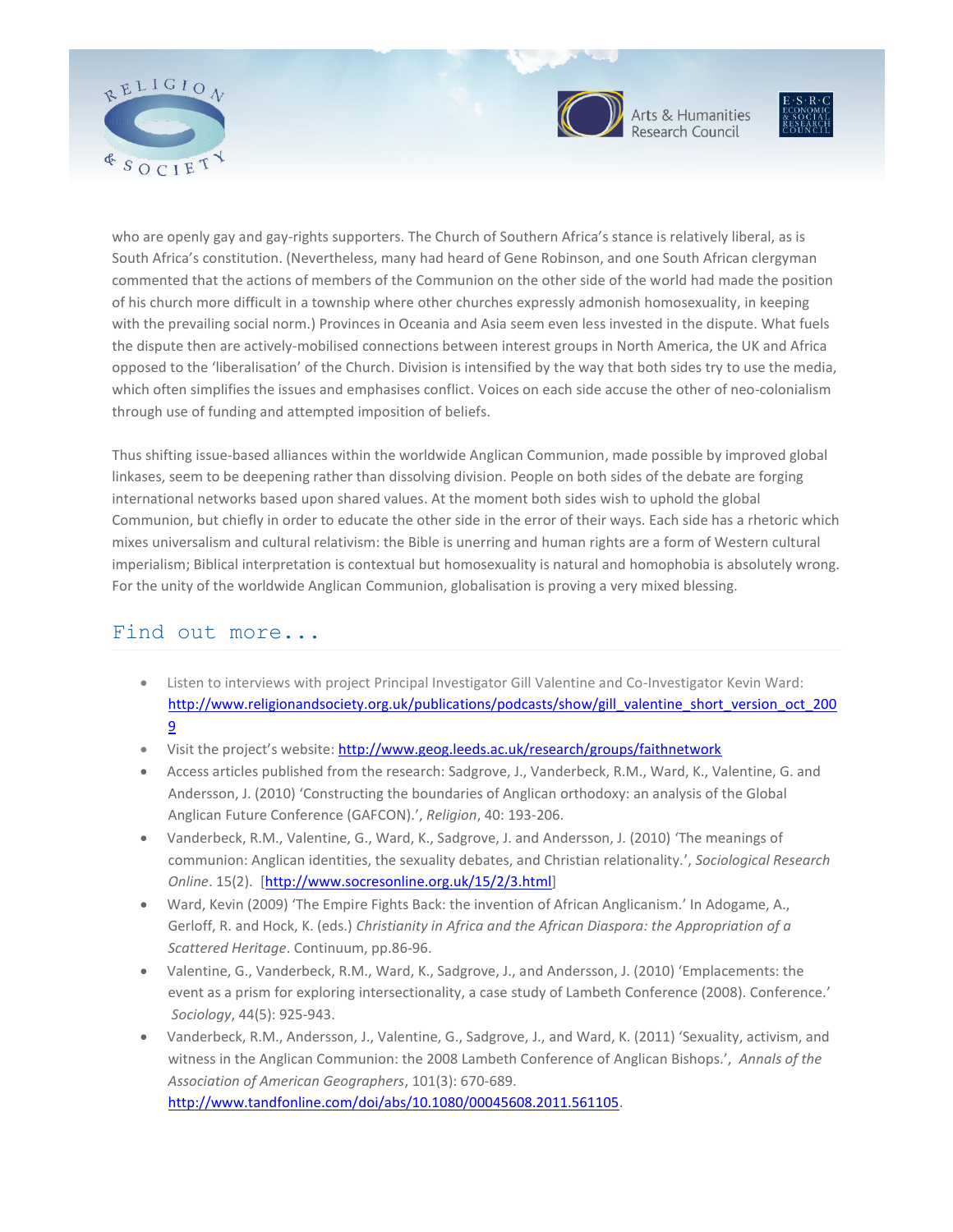





# You might also be interested in...

- The 'Continuing Indaba' mutual listening project within the Anglican Communion which project researcher Joanna Sadgrove has been invited to be part of the evaluation team for: [http://www.anglicancommunion.org/ministry/continuingindaba/about.cfm#\\_ftnref4](http://www.anglicancommunion.org/ministry/continuingindaba/about.cfm#_ftnref4)
- Reading findings from the Religion and Society Programme-funded project about British young people's religion and sexuality: [http://www.religionandsociety.org.uk/research\\_findings/featured\\_findings/young\\_people\\_find\\_ways\\_to](http://www.religionandsociety.org.uk/research_findings/featured_findings/young_people_find_ways_to_be_religious_and_sexual_despite_the_silence_of_their_elders) be religious and sexual despite the silence of their elders
- Another Programme project which combined Geography and Theology: [http://www.religionandsociety.org.uk/research\\_findings/featured\\_findings/young\\_people\\_find\\_ways\\_to](http://www.religionandsociety.org.uk/research_findings/featured_findings/young_people_find_ways_to_be_religious_and_sexual_despite_the_silence_of_their_elders) be religious and sexual despite the silence of their elders
- Reading about the innovative methods conference at which Gill Valentine presented the project's methodology: [http://www.religionandsociety.org.uk/research\\_findings/featured\\_findings/innovative\\_methods\\_in\\_the\\_](http://www.religionandsociety.org.uk/research_findings/featured_findings/innovative_methods_in_the_study_of_religion) study of religion

### Award Title

**Sexuality and Global Faith Networks: A Social Topography**

#### Team

**Principal Investigator**: Professor Gill Valentine (University of Leeds)

**Co-Investigator:** Dr Kevin Ward (University of Leeds)

**Co-Investigator:** Dr Robert Vanderbeck (University of Leeds)

**Researcher:** Dr Johan Andersson (University of Leeds)

**Researcher:** Dr Joanna Sadgrove (University of Leeds)

#### University

University of Leeds